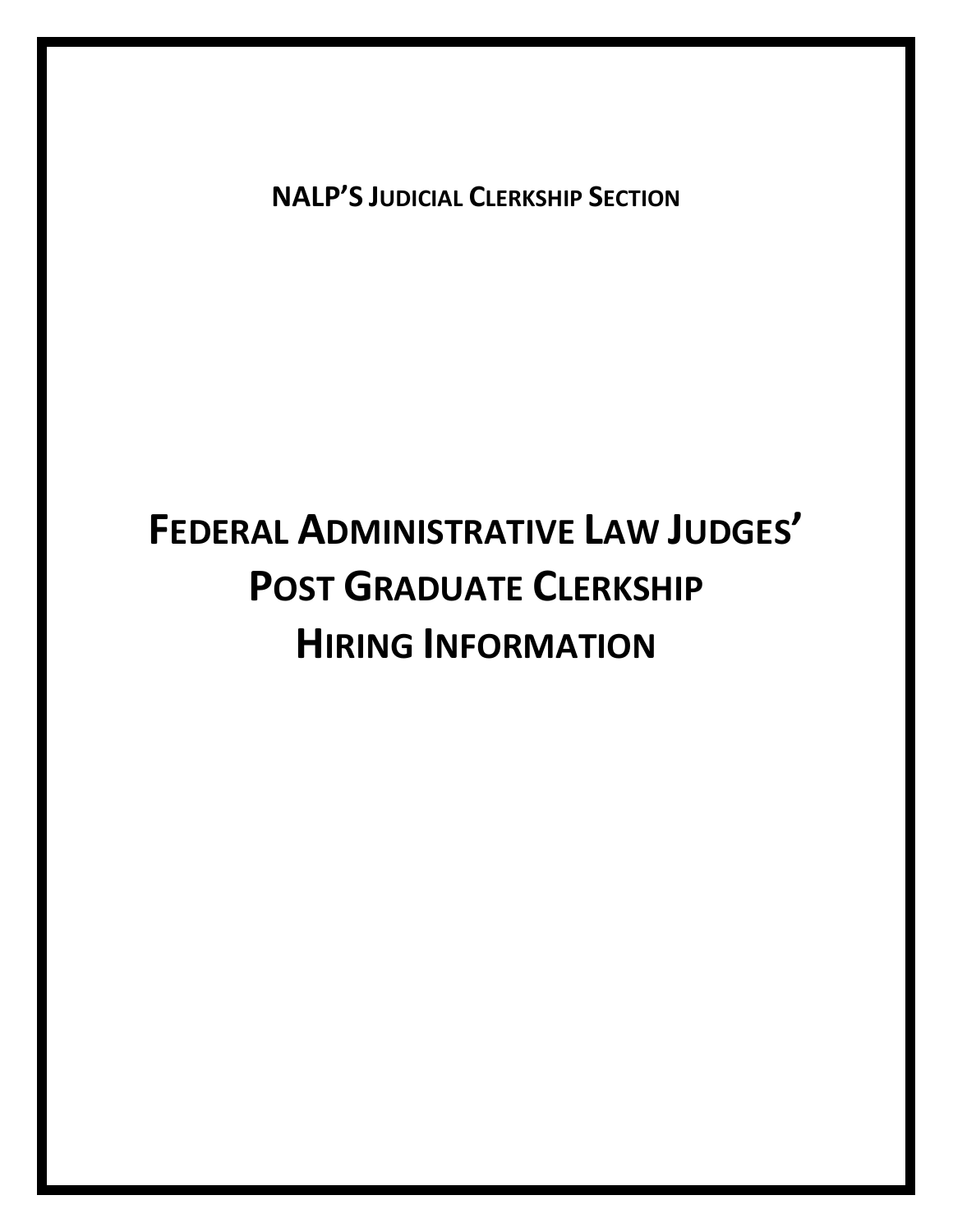# **INTRODUCTION**

This Guide summarizes information from various Office of Administrative Law Judges within federal agencies regarding post graduate clerkship hiring. Note that although several agencies may not hire post graduate law clerks, attorney-advisors are hired for similar responsibilities. Accordingly, the Guide is divided into four sections:

- Agencies that hire post graduate law clerks
- Agencies that hire attorney-advisers via Honors Programs
- Agencies that hire attorney-advisers via USAJOBS.GOV
- Agencies that do not hire post-graduate clerks

Thank you to all NALP Judicial Clerkship Section members who have contributed to this Guide. While every effort has been made to insure the accuracy of this information, NALP encourages applicants to contact agencies directly to verify deadlines and other information. If you have related information regarding an agency that should be added, updated or the like, please contact Diane Cross at [diane.cross@uc.edu.](mailto:diane.cross@uc.edu)

Updated: February 2016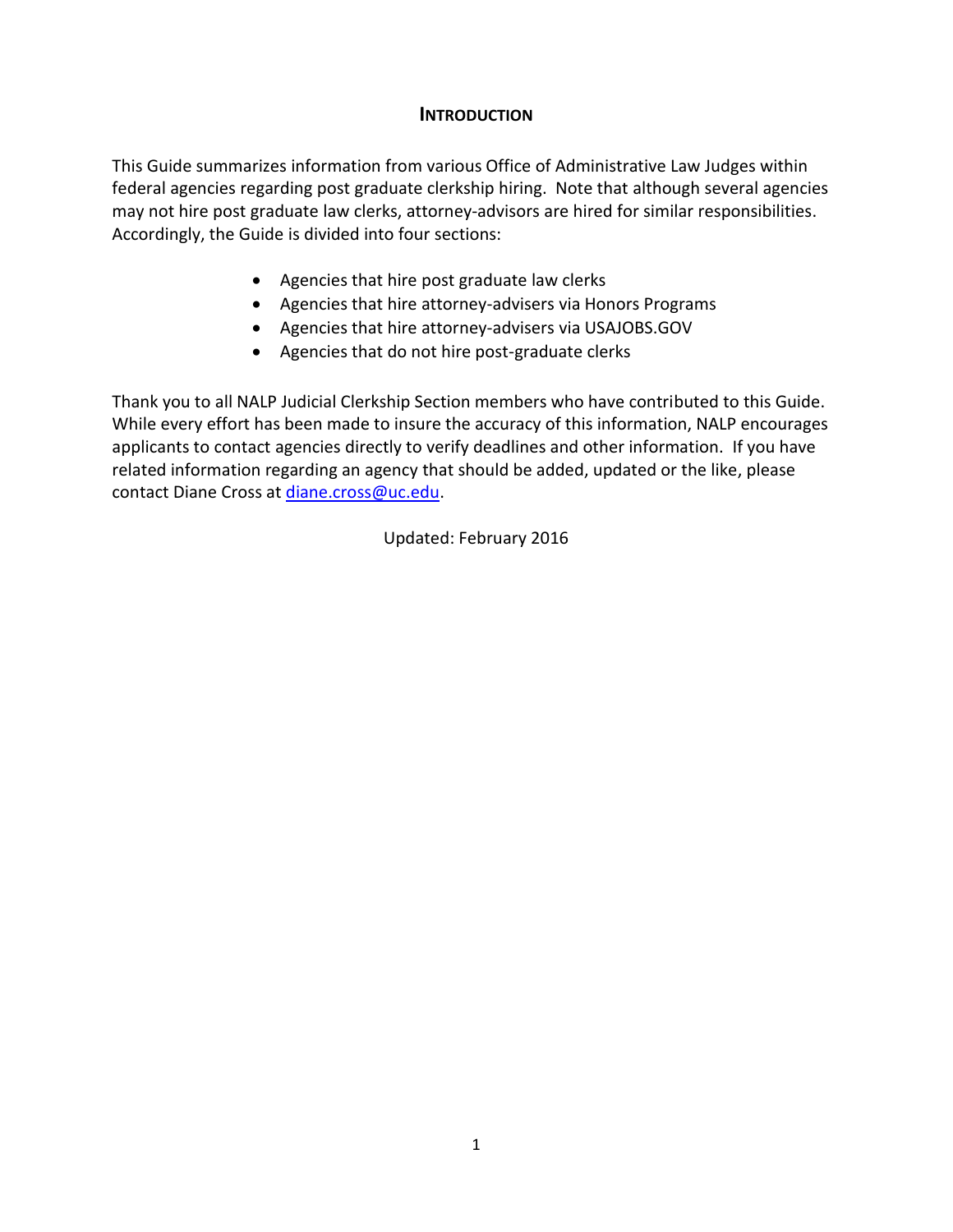| <b>TABLE OF CONTENTS</b>                                                       | <b>PAGE</b> |
|--------------------------------------------------------------------------------|-------------|
| <b>AGENCIES THAT HIRE POST-GRADUATE CLERKS:</b>                                |             |
| Atomic Safety and Licensing Board, Nuclear Regulatory Commission               | 3           |
| Department of Agriculture                                                      | 4           |
| Department of Health & Human Services, Departmental Appeals Board              | 5           |
| Department of Labor                                                            | 6           |
| <b>Environmental Protection Agency</b>                                         | 12          |
| <b>Federal Energy Regulatory Commission</b>                                    | 13          |
| Federal Mine Safety and Health Review Commission                               | 14          |
| Securities and Exchange Commission                                             | 15          |
| <b>AGENCIES THAT HIRE ATTORNEY ADVISORS VIA HONORS PROGRAMS:</b>               | 16          |
| Department of Justice                                                          |             |
| Drug Enforcement Administration                                                |             |
| <b>Executive Office for Immigration Review</b>                                 |             |
| <b>Equal Employment Opportunities Commission</b>                               |             |
| <b>AGENCIES THAT HIRE ATTORNEY ADVISORS VIA USAJOBS.GOV:</b>                   | 18          |
| Department of Health & Human Services, Office of Medicare Hearings and Appeals |             |
| Department of Housing & Urban Development                                      |             |
| Office of Administrative Law Judges                                            |             |
| Office of Appeals                                                              |             |
| Department of the Interior                                                     |             |
| <b>Board of Land Appeals</b>                                                   |             |
| <b>Probate Hearings Division</b>                                               |             |
| <b>Board of Indian Appeals</b>                                                 |             |
| <b>Departmental Cases Hearings Division</b>                                    |             |
| Department of Transportation, Office of the Secretary                          |             |
| <b>Federal Communications Commission</b>                                       |             |
| <b>International Trade Commission</b>                                          |             |
| <b>Small Business Administration</b>                                           |             |
| <b>AGENCIES THAT DO NOT HIRE:</b>                                              | 19          |
| <b>Commodity Futures Trading Commission</b>                                    |             |
| Department of Commerce, U.S. Patent and Trademark Office                       |             |
| Department of Education                                                        |             |
| Department of Health & Human Services, Food and Drug Administration            |             |
| Department of Homeland Security, U.S. Coast Guard                              |             |
| <b>Federal Labor Relations Authority</b>                                       |             |
| <b>Federal Maritime Commission</b>                                             |             |
| <b>Federal Trade Commission</b>                                                |             |
| General Services Administration, Civilian Board of Contracts Appeals           |             |
| Merit Systems Protection Board<br><b>National Labor Relations Board</b>        |             |
| <b>National Transportation Safety Board</b>                                    |             |
| Occupational Safety & Health Review Commission                                 |             |
| Social Security Administration                                                 |             |
| <b>U.S. Postal Service</b>                                                     |             |
|                                                                                |             |

$$
\mathbf{2}^{\prime}
$$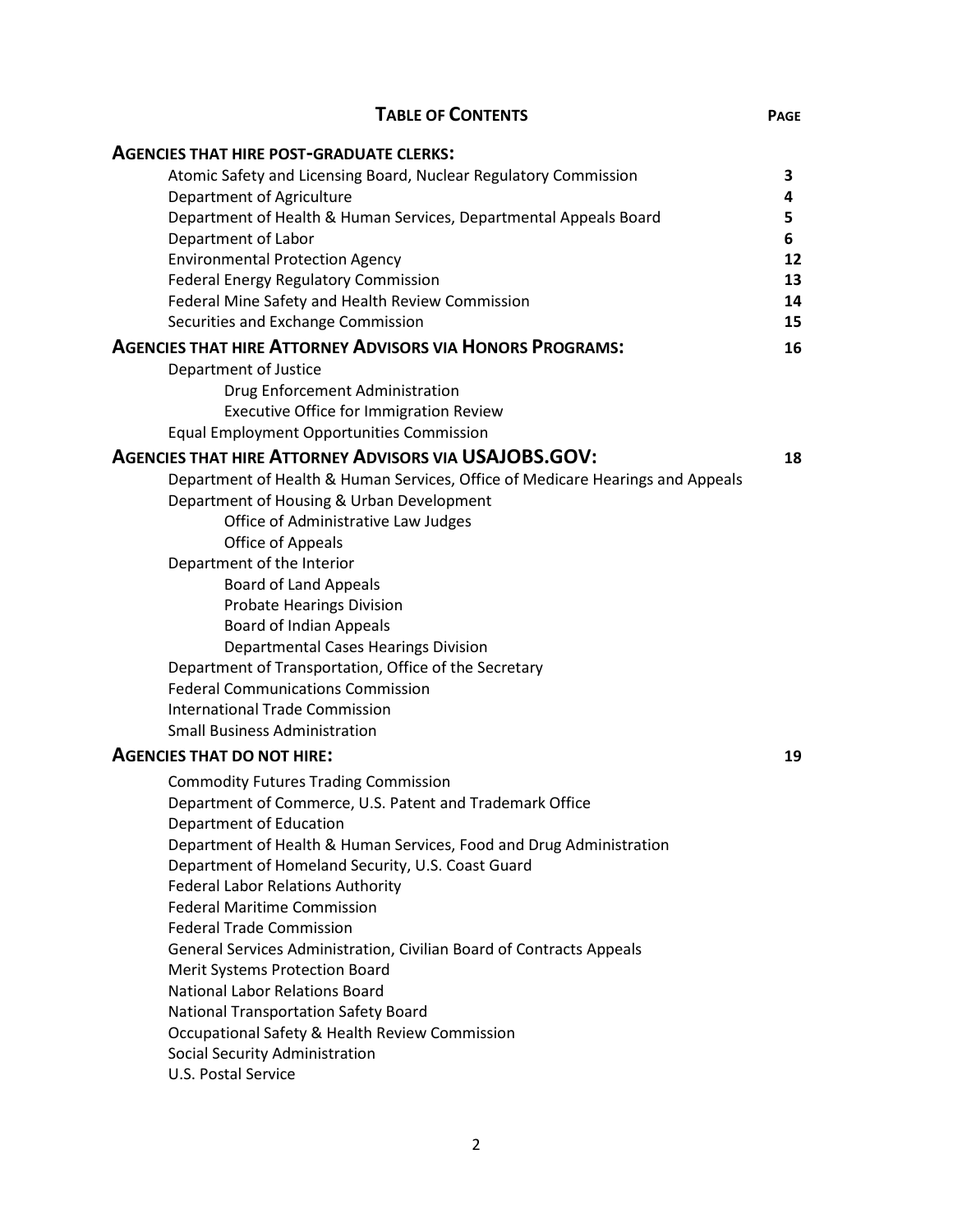# **ATOMIC SAFETY & LICENSING BOARD, NUCLEAR REGULATORY COMMISSION**

# **Atomic Safety & Licensing Board Panel**

The office's judicial clerkships are two-year term appointments that begin in early September. Panel law clerks are not assigned permanently to any one judge, but rather they are assigned to cases. This structure allows clerks to work on a variety of projects, issues, and cases and provides clerks with the opportunity to learn a broad range of skills while working closely with a number of legal and technical judges who have varying styles and approaches to Atomic Safety & Licensing Board Panel (ASLBP) adjudications. An ASLBP clerkship is particularly well-suited to those who have an interest in regulatory, environmental, and/or energy law. Applicants must have an overall grade point average (GPA) of 3.25 based on a scale of 4.0. Graduate law students and judicial clerks should not have any significant post-J.D. legal employment. Only United States citizens can be admitted to the Judicial Law Clerk Program, and each person selected for the program must undergo a complete security/background investigation and be granted a security clearance.

# *Judges*:

Chief Administrative Judge (Chairman) E. Roy Hawkens [\(roy.hawkens@nrc.gov\)](mailto:roy.hawkens@nrc.gov) Associate Chief Administrative Judge Paul S. Ryerson [\(paul.ryerson@nrc.gov\)](mailto:paul.ryerson@nrc.gov) Associate Chief Administrative Judge Michael F. Kennedy [\(Michael.kennedy@nrc.gov\)](mailto:Michael.kennedy@nrc.gov)

# *Courtroom:*

11555 Rockville Pike or 11545 Rockville Pike, Rockville, MD 20852

# *Application Materials:*

Cover Letter | Resume | Writing Sample | Transcript | Three References

Cover letter should detail your interest in the Judicial Law Clerk Program; your resume which must indicate if you are a U.S. Citizen; your law school transcript indicating your GPA (explaining your school's grading system, if necessary). Unofficial transcripts will be accepted; the names and contact information for, at least three professional references; and a legal writing sample demonstrating analysis of legal issues or statutory and regulatory interpretation.

Application Timeline: Applications are accepted August 1<sup>st</sup> - September 30<sup>th</sup> of 3L year.

*How to Apply:* Send application materials to Molly Bupp, ASLBP Chief Counsel via email at [Margaret.Bupp@nrc.gov](mailto:Margaret.Bupp@nrc.gov) and attaching Word or PDF files of the above referenced information.

*Other Information:* <http://www.nrc.gov/about-nrc/employment/judicial-law-clerk.html>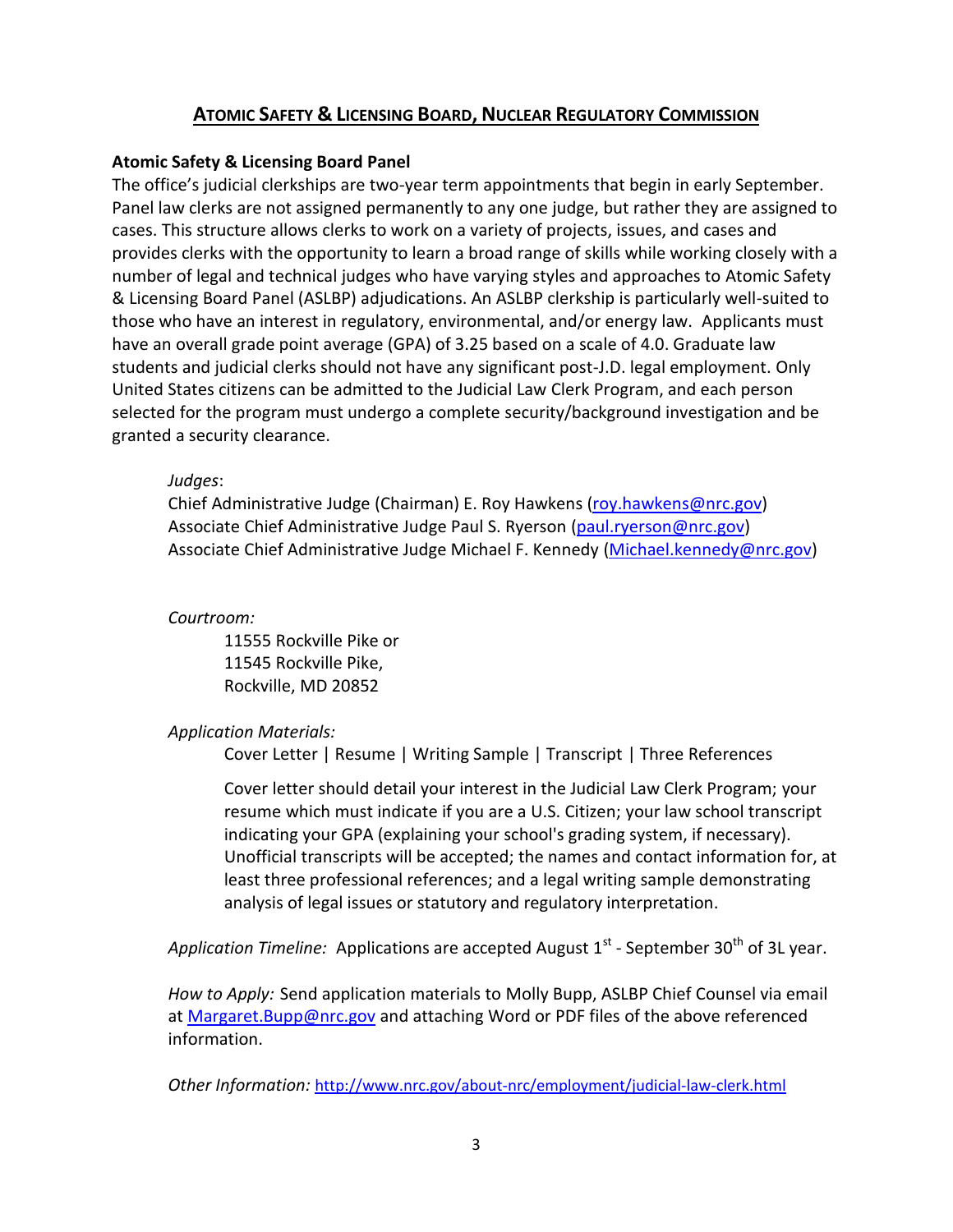# **DEPARTMENT OF AGRICULTURE**

#### **Office of Administrative Law Judges**

The office hires clerks depending on budget. Clerks are hired for a three year term; the office also hires permanent attorney advisors.

#### *Judges*:

Chief Administrative Law Judge Janice Bullard [\(Janice.bullard@dm.usda.gov\)](mailto:Janice.bullard@dm.usda.gov) Judge Jill S. Clifton [\(jill.clifton@dm.usda.gov\)](mailto:jill.clifton@dm.usda.gov)

#### *Courtroom:*

1400 Independence Avenue, SW Stop 9202 Room 1049, South Building Washington, DC 20250-9202

#### *Application Materials:*

Cover Letter | Resume

Other materials may be needed and will be posted on [www.usajobs.gov](http://www.usajobs.gov/) when there is an opening.

#### *Application Timeline:*

Job openings are posted on [www.usajobs.gov](http://www.usajobs.gov/) when available, and deadline will be listed per the announcement.

#### *How to Apply:*

Apply via [www.usajobs.gov.](http://www.usajobs.gov/)

*Other Information:* <http://www.oaljdecisions.dm.usda.gov/>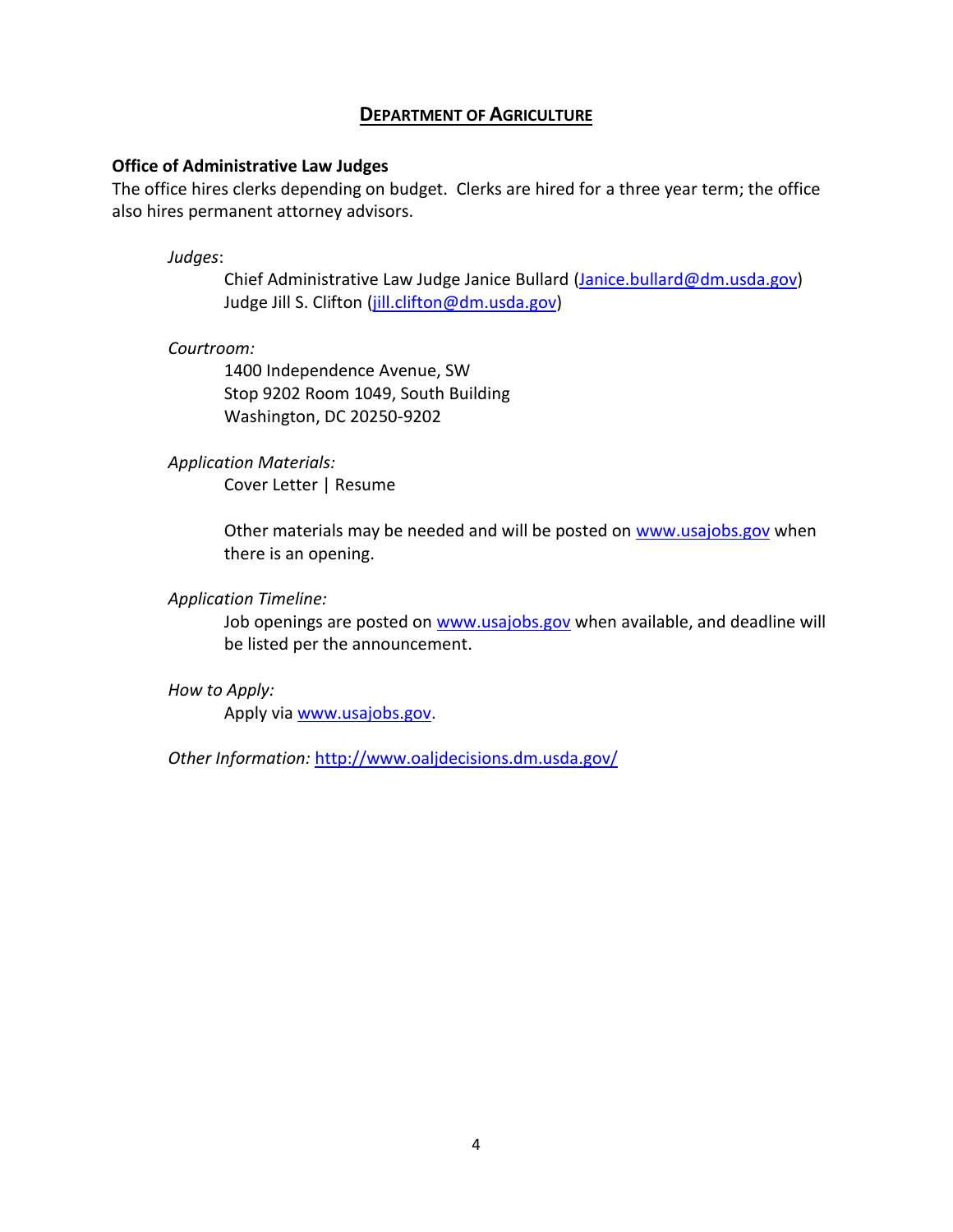# **DEPARTMENT OF HEALTH & HUMAN SERVICES, DEPARTMENTAL APPEALS BOARD**

The office hires post graduate law clerks when there is an opening. The opportunity will be posted on [www.usajobs.gov.](http://www.usajobs.gov/)

#### *Judges:*

# **Administrative Law Judges**

Judge Scott Anderson [\(scott.anderson@hhs.gov\)](mailto:scott.anderson@hhs.gov) Judge Joseph Grow [\(joseph.grow@hhs.gov\)](mailto:joseph.grow@hhs.gov) Judge Carolyn Hughes[\(carolyn.hughes@hhs.gov\)](mailto:carolyn.hughes@hhs.gov) Senior Judge Steven Kessel [\(Steven.Kessel@hhs.gov\)](mailto:Steven.Kessel@hhs.gov) Judge Leslie C. Rogall [\(Leslie.Rogall@hhs.gov\)](mailto:leslie.rogall@hhs.gov) Judge Keith Sickendick [\(keith.sickendick@hhs.gov\)](mailto:keith.sickendick@hhs.gov)

# **Administrative Appeals Judges**

Judge Stephen M. Godek Judge Clausen J. Krzywicki Judge Gilde B. Morrisson Judge Stanley I. Osborne Judge Karen R. Robinson Judge Deborah S. Samenow

# *Courtroom:*

Department of Health and Human Services Departmental Appeals Board, Administrative Law Judges 330 Independence Ave., S.W. Cohen Building - Room G-644 Washington, D.C. 20201

*Application Materials & Timeline:* Application materials and timeline will be referenced per job posting on [www.usajobs.gov](http://www.usajobs.gov/) when there is an opening.

*Other Information:* <http://www.hhs.gov/dab/about/personnel/personnel.html>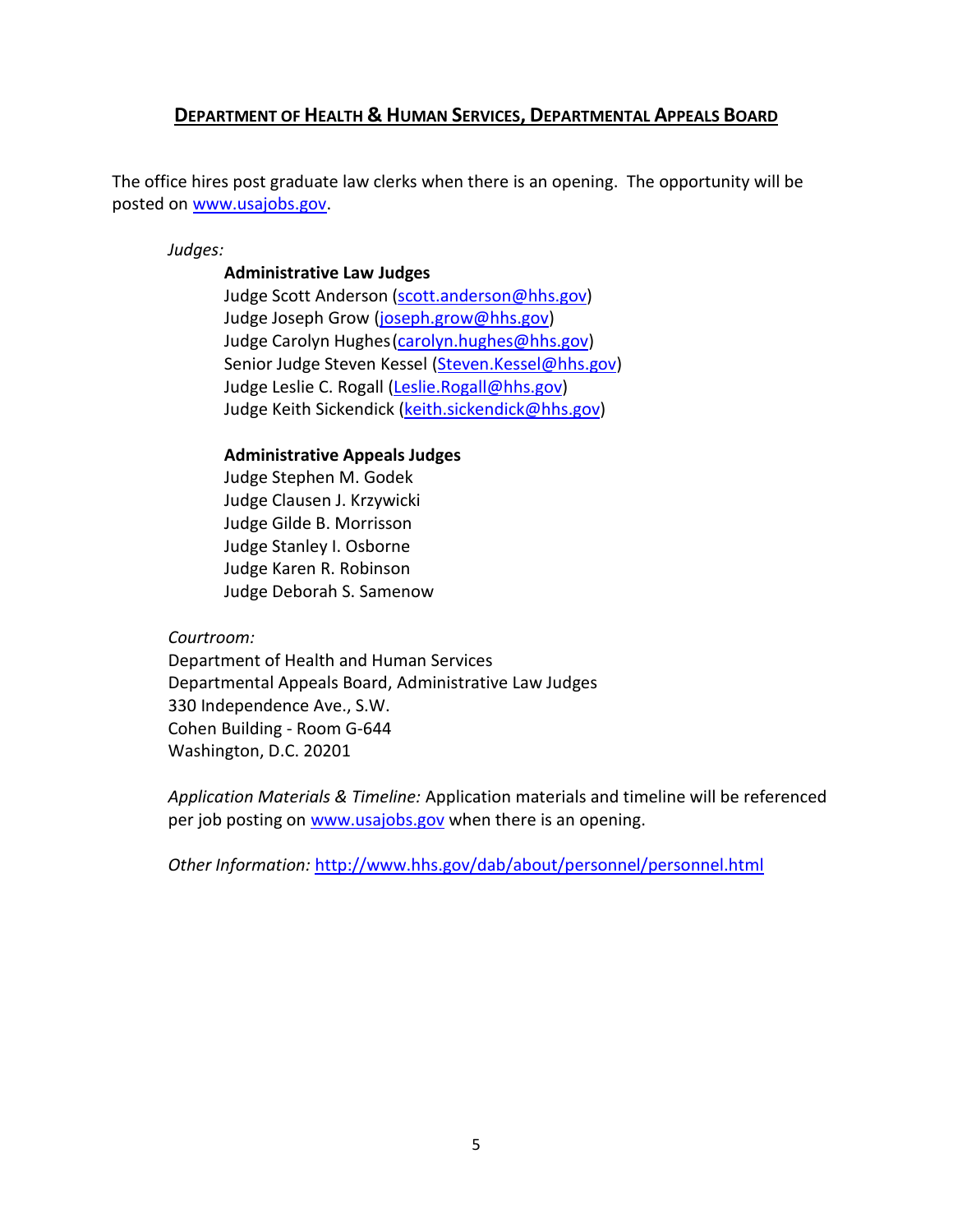# **DEPARTMENT OF LABOR**

Administrative law judges from the United States Department of Labor's Office of Administrative Law Judges preside over formal hearings concerning many labor-related matters. Hearings concerning black lung benefits and longshore workers' compensation constitute the largest part of the office's work. The Department's administrative law judges, however, also hear and decide cases arising from over 60 labor-related statutes and regulations, including, for example, such diverse subjects as grants administration relating to training of the unskilled and economically disadvantaged; alien labor certifications and attestations; whistleblower complaints involving corporate fraud, nuclear, environmental, pipeline safety, railway, aviation and commercial trucking statutes; minimum wage disputes; enforcement actions involving the working conditions of migrant farm laborers; disputes involving child labor violations; hearings on mine safety variances; contract disputes; and certain recordkeeping required by ERISA. *Note the Department of Labor has several offices, with hiring information specific to each office listed below.*

#### **Office of Administrative Law Judges | Cherry Hill, NJ Office**

The Cherry Hill office hires three clerks for a two (2) year term.

*Judges*:

District Chief Judge Adele H. Odegard [\(odegard.adele@dol.gov\)](mailto:odegard.adele@dol.gov) Judge Lystra A. Harris [\(harris.lystra@dol.gov\)](mailto:harris.lystra@dol.gov) Judge Scott Richard Morris [\(morris.scott@dol.gov\)](mailto:morris.scott@dol.gov) Judge Theresa C. Timlin [\(timlin.theresa@dol.gov\)](mailto:timlin.theresa@dol.gov)

#### *Courtroom:*

2 Executive Campus, Suite 450 Cherry Hill, NJ 08002-4140

*Application Materials:* Cover Letter | Resume | Writing Sample | Transcript

Application Timeline: Deadline to apply is October 31<sup>st</sup>.

*How to Apply:* Send application materials to District Chief Judge Odegard: District Chief Judge Adele H. Odegard U.S. Department of Labor Office of Administrative Law Judges 2 Executive Campus, Suite 450 Cherry Hill, NJ 08002-4140 Email: odegard.adele@dol.gov Phone: 856-486-3800 Fax: 856-486-3806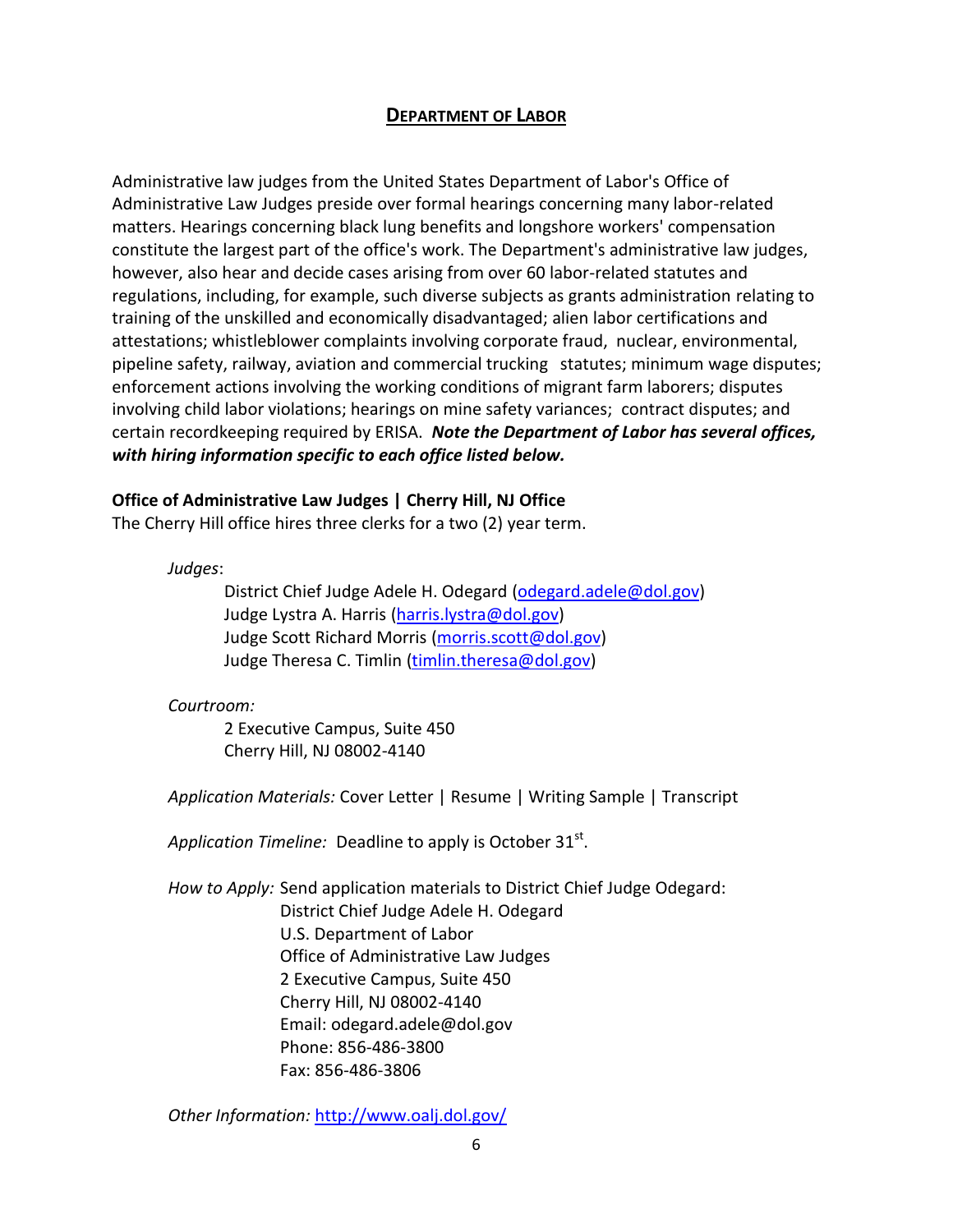#### **Office of Administrative Law Judges | Cincinnati, OH Office**

The Cincinnati office has six clerks, but rotates hiring. Clerks serve a two (2) year term with potential for a third year. The agency requires that law clerks rank in top 1/3 of class and prefers law review or comparable experience in legal writing.

*Judges*:

District Chief Judge John Paul Sellers III [\(sellers.john@dol.gov\)](mailto:sellers.john@dol.gov) Judge Stephen D. Bell [\(bell.stephen@dol.gov\)](mailto:bell.stephen@dol.gov) Judge Alice M. Craft [\(craft.alice@dol.gov\)](mailto:craft.alice@dol.gov) Judge Joseph E. Kane [\(kane.joseph@dol.gov\)](mailto:kane.joseph@dol.gov) Judge Peter B. Silvain Jr. [\(silvain.peter@dol.gov\)](mailto:silvain.peter@dol.gov) Judge Larry A. Temin [\(temin.larry@dol.gov\)](mailto:temin.larry@dol.gov)

#### *Courtroom:*

36 E. 7th St., Suite 2525 Cincinnati, Ohio 45202

#### *Application Materials:*

Cover Letter | Resume | Writing Sample | Transcript

#### *Application Timeline:*

Deadline to apply is usually in January.

# *How to Apply:*

Send application materials to District Chief John Paul Sellers III: District Chief Judge John Paul Sellers III U.S. Department of Labor Office of Administrative Law Judges 36 E. 7th St., Suite 2525 Cincinnati, Ohio 45202 Email: sellers.john@dol.gov Phone: 856-486-3800 Fax: 856-486-3806

*Other Information:* <http://www.oalj.dol.gov/>

#### **Office of Administrative Law Judges | Covington, LA Office**

The Covington office hires five to six (5-6) clerks for two year terms, but rotates hiring. *Judges*:

> District Chief Judge Lee J. Romero [\(romero.lee@dol.gov\)](mailto:romero.lee@dol.gov) Judge Tracy Allen Daly [\(daly.tracy@dol.gov\)](mailto:daly.tracy@dol.gov) Judge Clement J. Kennington [\(kennington.clement@dol.gov\)](mailto:kennington.clement@dol.gov) Judge Larry W. Price [\(price.larry@dol.gov\)](mailto:price.larry@dol.gov) Judge Patrick Rosenow [\(rosenow.patrick@dol.gov\)](mailto:rosenow.patrick@dol.gov)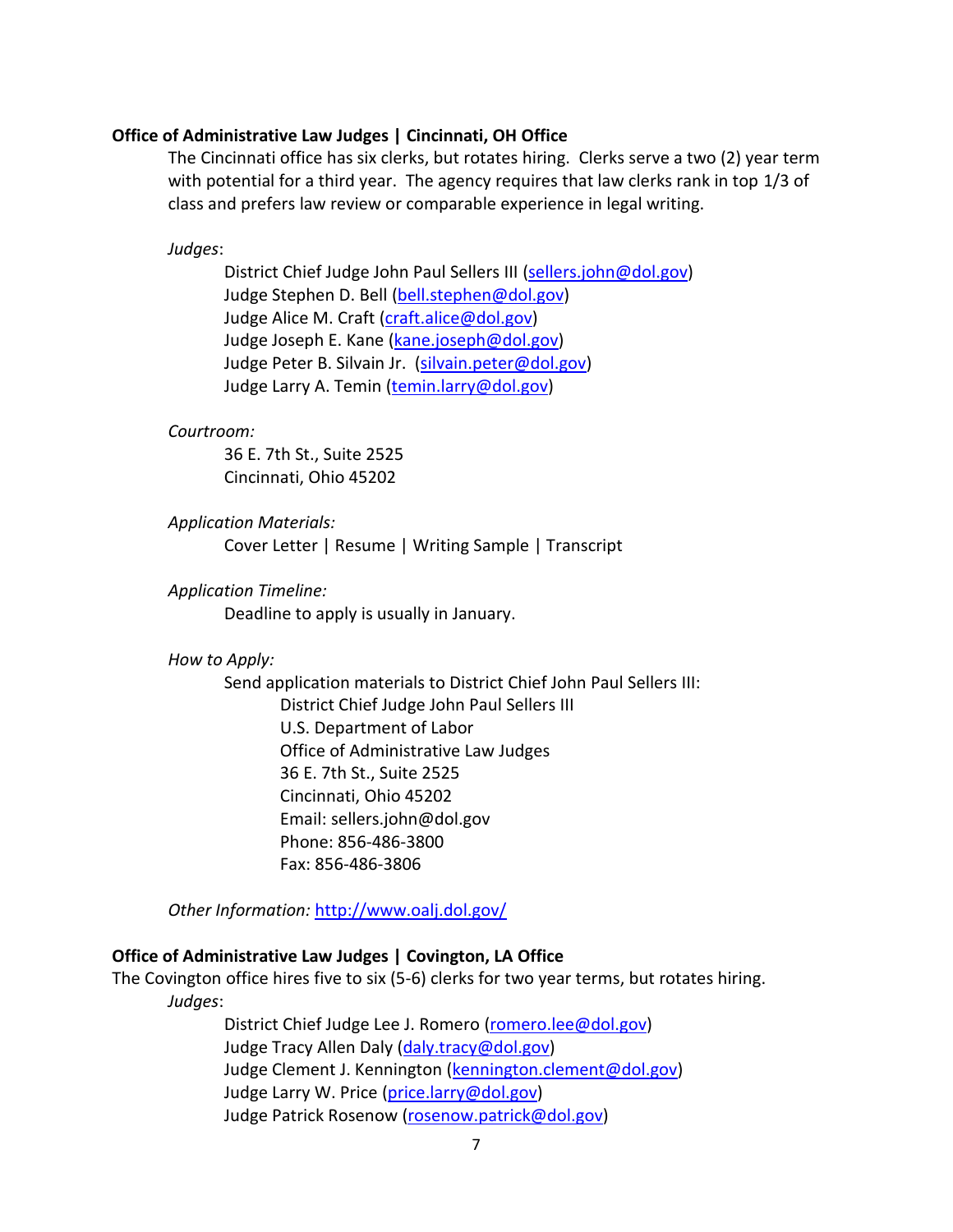#### *Courtroom:*

5100 Village Walk, Suite 200 Covington, LA 70433

*Application Materials:* Cover Letter | Resume | Writing Sample | Transcript

*Application Timeline:*

Application deadline is October 31 $^{\text{st}}$ .

*How to Apply:*

Send application materials to Chief District Judge Romero: Office of Administrative Law Judges United States Department of Labor 5100 Village Walk, Suite 200 Covington, LA 70433 Email: romero.lee@dol.gov Phone: (985) 809-5173 Fax: (985) 893-7351

*Other Information:* <http://www.oalj.dol.gov/>

#### **Office of Administrative Law Judges | Newport News, VA Office**

The Newport News office hires three to four (3-4) clerks typically depending on budget approval. The office hires for a one (1) year term with an option to extend for one to two (1-2) years beyond initial term.

*Judges*:

District Chief Paul C. Johnson, Jr. [\(Johnson.paul@dol.gov\)](mailto:Johnson.paul@dol.gov) Judge Alan L. Bergstrom [\(bergstrom.alan@dol.gov\)](mailto:bergstrom.alan@dol.gov) Judge Monica F. Markley [\(markley.monica@dol.gov\)](mailto:markley.monica@dol.gov) Judge Dana Rosen [\(rosen.dana@dol.gov\)](mailto:rosen.dana@dol.gov)

*Courtroom:*

11870 Merchants Walk - Suite 204 Newport News, VA 23606

*Application Materials:*

Cover Letter | Resume | Writing Sample | Transcript | References

*Application Timeline:*

Applications are generally due in January/February prior to clerkship term beginning in August. The office will usually issue a notice in December.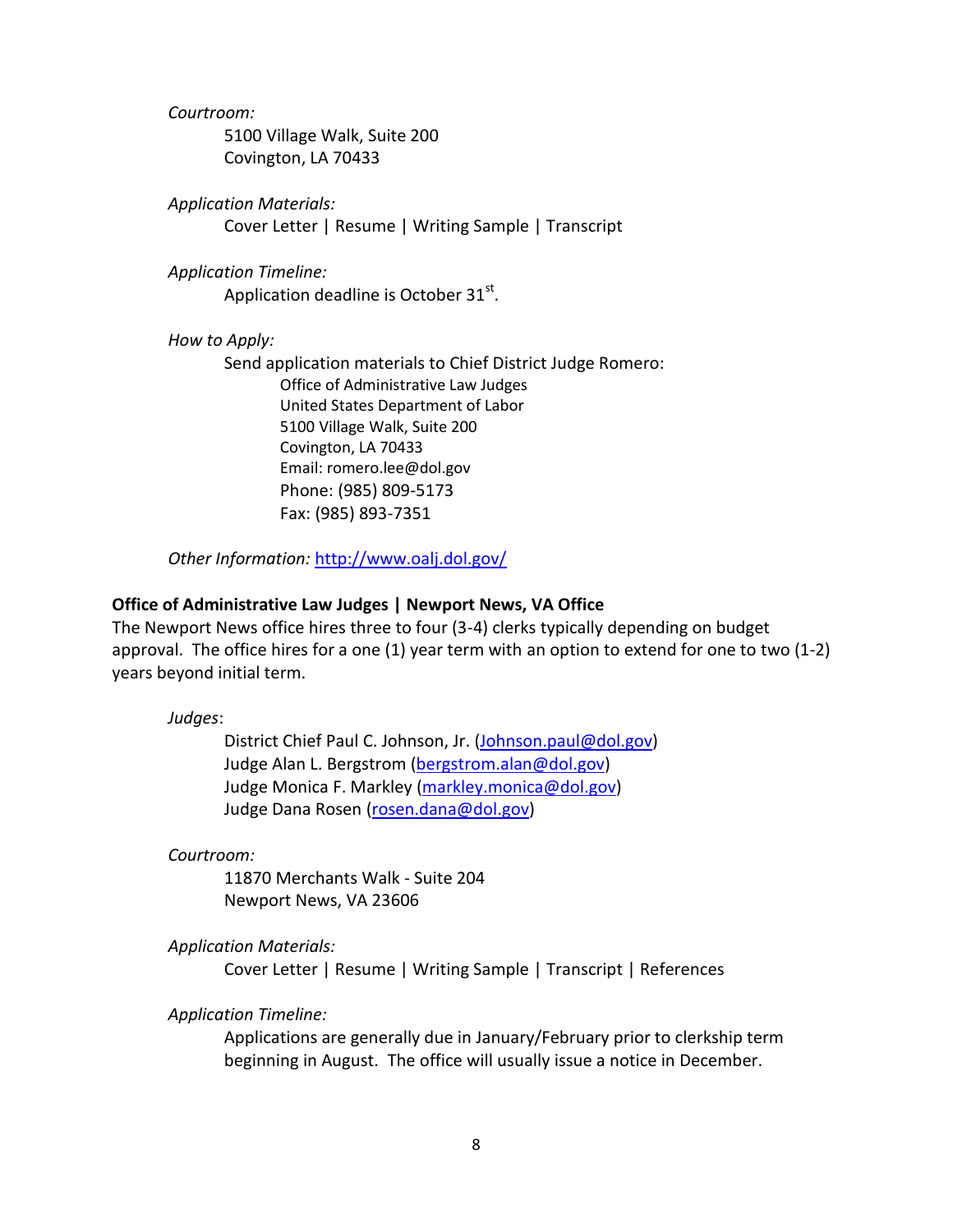#### *How to Apply:*

Send **paper** application materials to Chief District Judge Paul C. Johnson, Jr.: Office of Administrative Law Judges United States Department of Labor 11870 Merchants Walk - Suite 204 Newport News, VA 23606 Email: Johnson.paul@dol.gov Phone: 757-591-5140 Fax: 757-591-5150

*Other Information:* <http://www.oalj.dol.gov/>

# **Office of Administrative Law Judges | Pittsburgh, PA Office**

The Pittsburgh office fluctuates hiring based on the number of judges in the office. Currently, the office has three (3) clerks, with two (2) year appointments with an option to extend. The office requires top 1/3 of class and places emphasis on the writing sample.

*Judges*:

District Chief Richard A. Morgan [\(morgan.richard@dol.gov\)](mailto:morgan.richard@dol.gov) Judge Natalie A. Appetta [\(appetta.natalie@dol.gov\)](mailto:appetta.natalie@dol.gov) Judge Drew A. Swank [\(swank.drew@dol.gov\)](mailto:swank.drew@dol.gov)

*Courtroom:*

1000 Liberty Avenue, Suite 1800 Pittsburgh, PA 15222

# *Application Materials:*

Cover Letter | Resume | Writing Sample | Transcript

# *Application Timeline:*

Applications are generally due in January/February prior to clerkship term beginning in August. The office does not anticipate hiring until 2017.

#### *How to Apply:*

Send application materials to Chief District Judge Richard A. Morgan: Office of Administrative Law Judges United States Department of Labor 1000 Liberty Avenue, Suite 1800 Pittsburgh, PA 15222 Email: morgan.richard@dol.gov Phone: 757-591-5140 Fax: 757-591-5150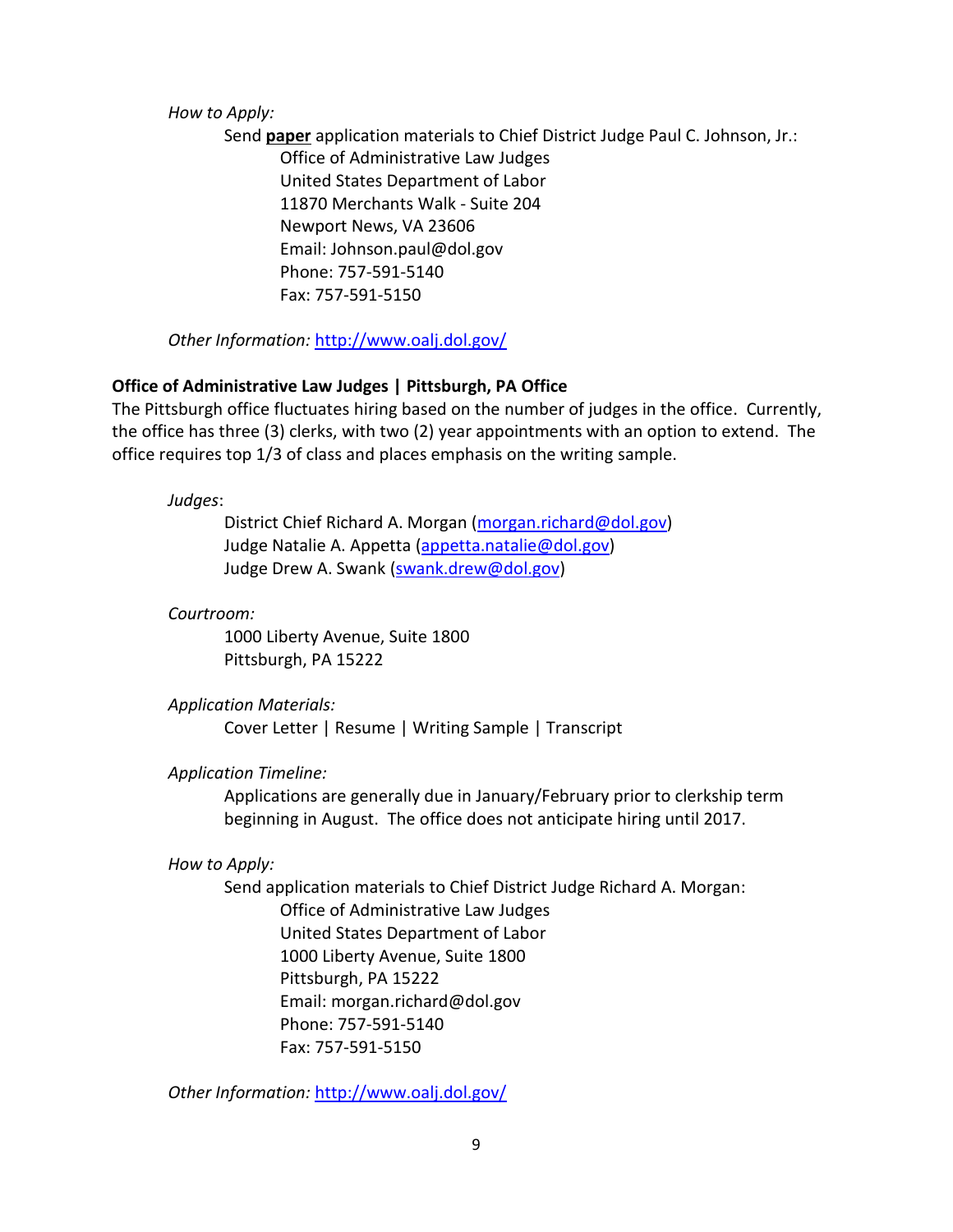# **Office of Administrative Law Judges | San Francisco, CA Office**

The San Francisco office hires anywhere from 1 to 3 law clerks annually – it depends on how many vacancies need to be filled. As of Fall 2015, the office will be fully staffed with 6 law clerks. The law clerks are generally hired for 2 year terms, but the office now has the option to extend a law clerk for a third year if the law clerk and judge wish to extend the term.

#### *Judges:*

District Chief Judge Jennifer Gee [\(gee.jennifer@dol.gov\)](mailto:gee.jennifer@dol.gov) Judge Steven B. Berlin [\(berlin.steven@dol.gov\)](mailto:berlin.steven@dol.gov) Judge Richard Manuel Clark [\(clark.richard@dol.gov\)](mailto:clark.richard@dol.gov) Judge William R. Dorsey (dorsey.william@dol.gov) Judge William J. King [\(king.william@dol.gov\)](mailto:king.william@dol.gov) Judge John Christopher Larsen [\(larsen.john@dol.gov\)](mailto:larsen.john@dol.gov)

# *Courtrooms:*

**San Francisco Long Beach** San Francisco, CA 94103-1516 Long Beach, CA 908002

90 Seventh Street, Suite 4-800 501 West Ocean Blvd, Suite 5150

# *Application Materials:*

Cover Letter | Resume | Writing Sample | Transcript

# *Application Timeline:*

The applications are geared to the Public Interest/Public Sector job fair that the law schools in the San Francisco Bay Area have every fall. October 31 is the last day to apply. The process is such that the current law clerks screen the applicants, conduct some preliminary interviews and narrow down the list of applicants. Then, the judges' hiring committee interviews the applicants. The judges' interviews usually take place in the February time frame.

# *How to Apply*:

Applications should be directed to District Chief Judge Jennifer Gee:

Jennifer Gee District Chief Judge Office of Administrative Law Judges 90 Seventh Street, Suite 4-800 San Francisco, CA 94103-1516 Email: [gee.jennifer@dol.gov](mailto:gee.jennifer@dol.gov) Phone: 415-625-2200 Fax: 415-625-2201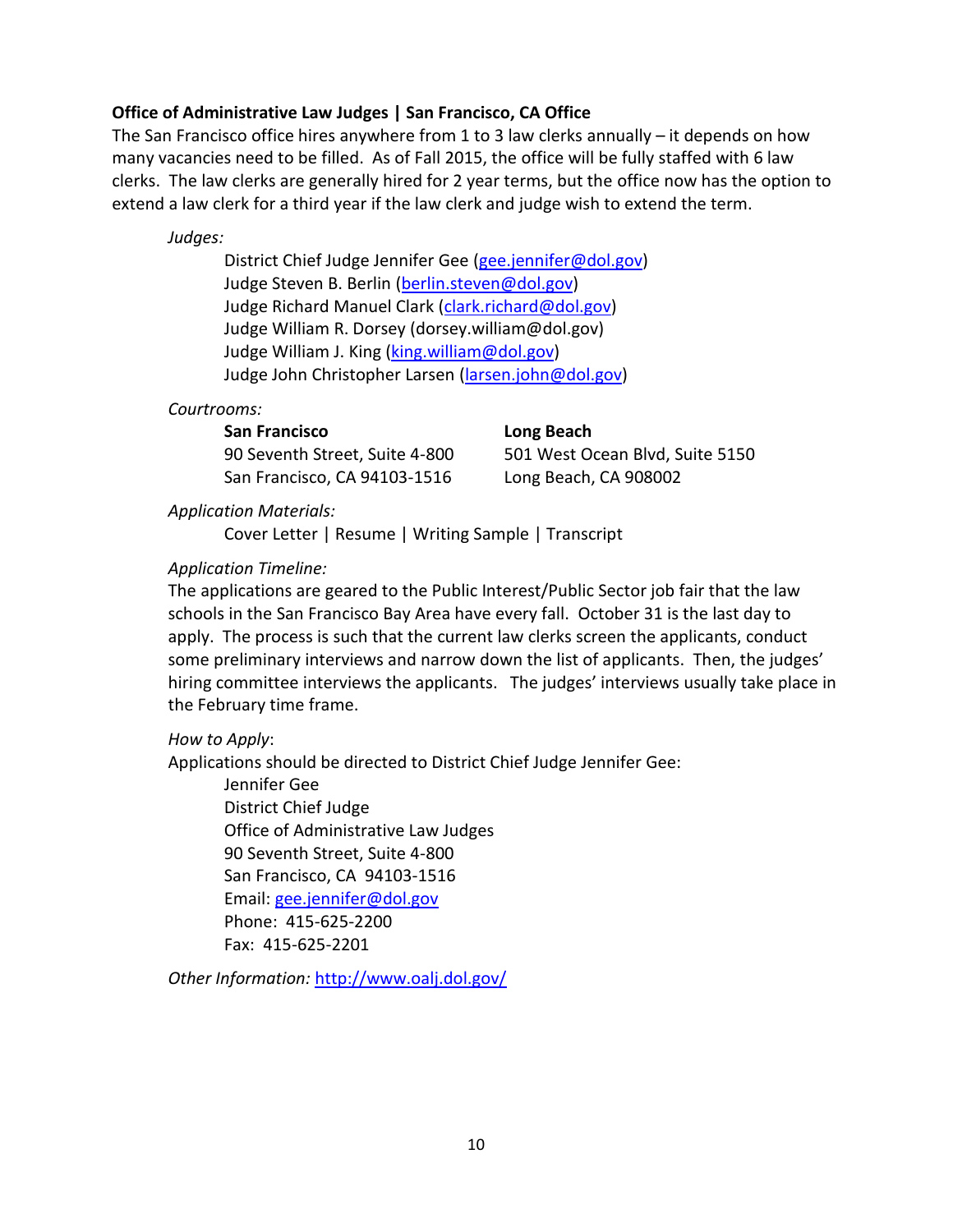#### **Office of Administrative Law Judges | Washington, DC Office (Headquarters)**

#### *Judges*:

District Chief Judge Stephen R. Henley [\(Henley.stephen@dol.gov\)](mailto:Henley.stephen@dol.gov) Associate Chief Judge William S. Cowell [\(cowell.william@dol.gov\)](mailto:cowell.william@dol.gov) Judge Paul R. Almanza [\(almanza@dol.gov\)](mailto:almanza@dol.gov) Judge Carrie Bland [\(bland.carrie@dol.gov\)](mailto:bland.carrie@dol.gov) Judge Morris D. Davis [\(davis.morris@dol.gov\)](mailto:davis.morris@dol.gov) Judge Christine L. Kirby [\(Kirby.christine@dol.gov\)](mailto:Kirby.christine@dol.gov) Judge Pamela Lakes [\(lakes.pamela@dol.gov\)](mailto:lakes.pamela@dol.gov) Judge Larry S. Merck [\(merck.larry@dol.gov\)](mailto:merck.larry@dol.gov) Judge Daniel Solomon [\(Solomon.daniel@dol.gov\)](mailto:Solomon.daniel@dol.gov)

#### *Courtroom:*

Suite 400 North 800 K Street, NW Washington, DC 20001-8002

#### *Application Materials:*

Cover Letter | Resume | Writing Sample | Transcript

#### *Application Timeline:*

Application deadline is October 31 $^{\rm st}$ .

# *How to Apply:*

Applications should be sent to District Chief Judge Stephen R. Henley: Stephanie Redfearn Office of Administrative Law Judges U.S. Department of Labor 800 K St, NW, Suite 400-N Washington, DC 20001 202-693-7348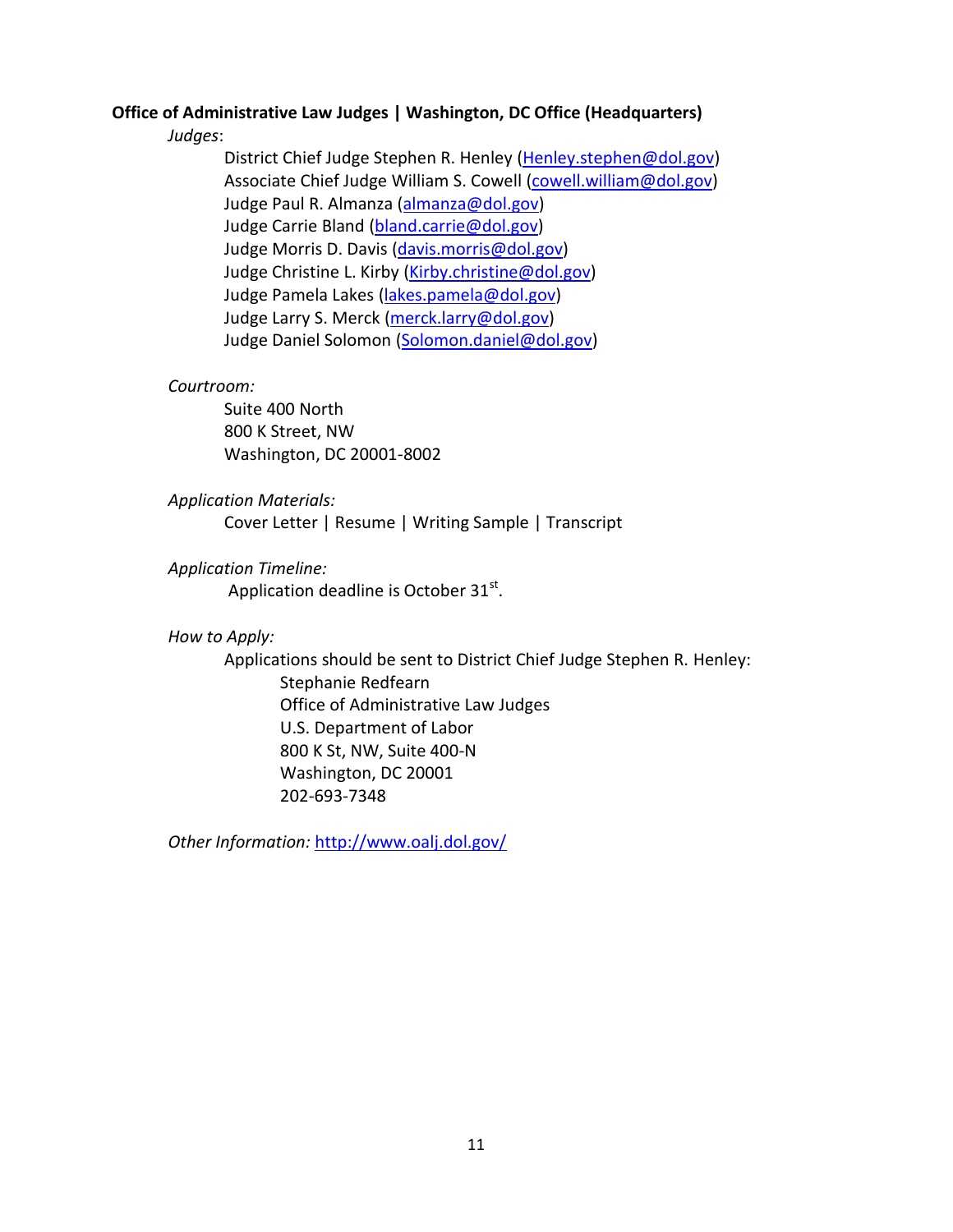# **ENVIRONMENTAL PROTECTION AGENCY**

# **Office of Administrative Law Judges | Washington, D.C.**

OALJ does not have any current openings for post-graduate positions. However, due to the rotational nature of our clerk/attorney positions, openings can occur at any time. Therefore, interested applicants (whether graduating students or practicing attorneys) are encouraged to apply if interested and application materials will be reviewed when the office has openings.

# *Judges*:

Chief Judge Susan L. Biro [\(biro.susan@epa.gov\)](mailto:biro.susan@epa.gov) Judge Barbara A. Gunning Judge M. Lisa Buschmann Judge Christine Donelian Coughlin

# *Courtroom*:

U.S. Environmental Protection Agency Office of Administrative Law Judges Mail Code 1900R 1200 Pennsylvania Ave., NW Washington, DC 20460

*Application Materials:*

Cover letter | Resume | Unofficial transcript | Brief (5-10 pages) writing sample

# *How to Apply:*

Submit the above applications materials via email to [oaljrecruitment@epa.gov,](mailto:oaljrecruitment@epa.gov) and indicate that you are applying for a post-graduate position in the subject line of your email. PDF or Word attachments are preferred and include your name in the file name of all attachments. Application materials will be archived for review when the office has openings. Vacancies will also be posted via [www.usajobs.gov](http://www.usajobs.gov/) and applications are accepted on a rolling basis.

*Other Information:*

<http://www2.epa.gov/aboutepa/about-office-administrative-law-judges-oalj>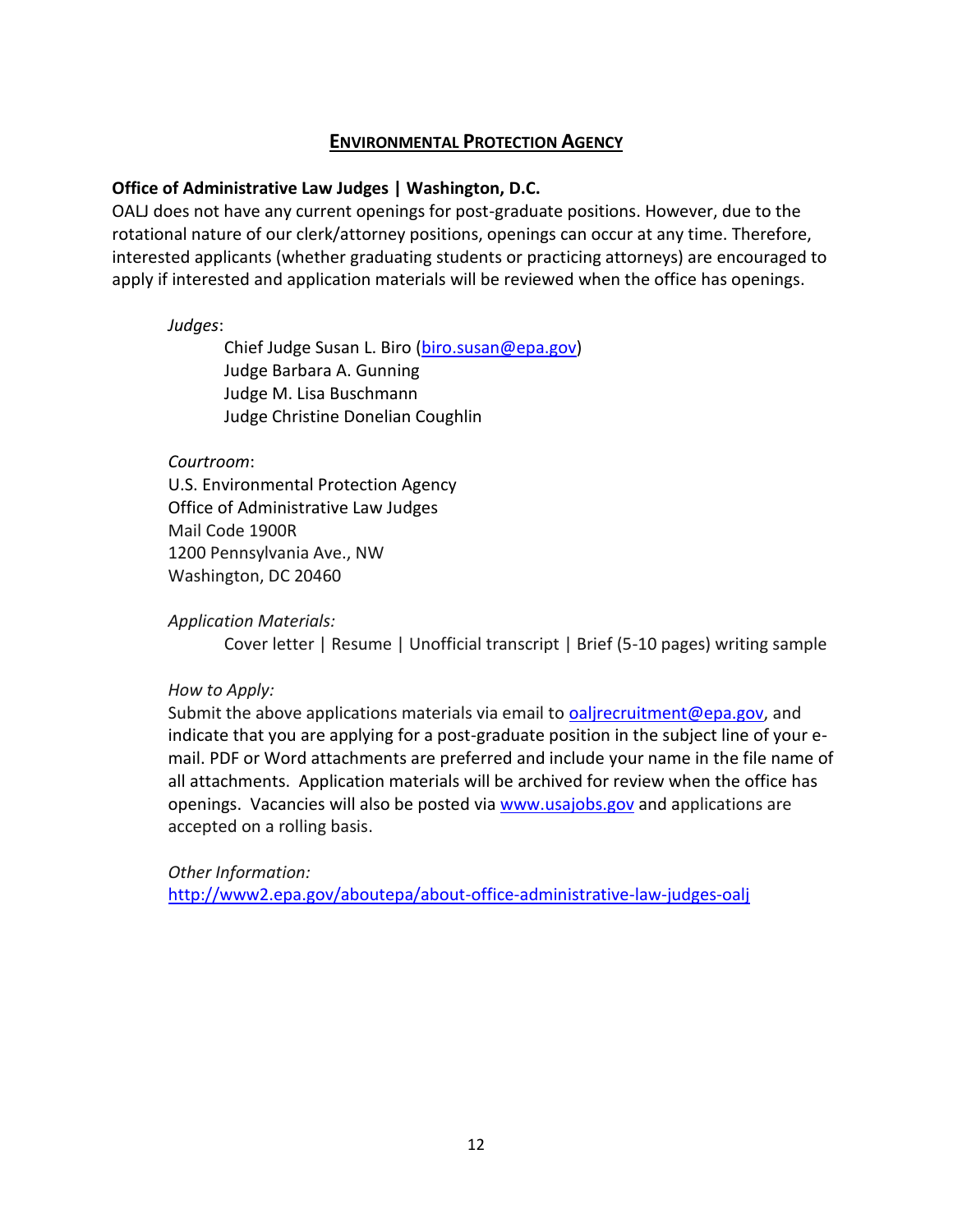# **FEDERAL ENERGY REGULATORY COMMISSION**

# **Office of Administrative Law Judges and Dispute Resolution | Washington, D.C.**

The office hires law clerks on an as needed basis. Clerkship terms vary and sometimes offer opportunity for career clerk status. The office anticipates hiring 4 clerks for 2016.

*Judges:*

Acting Chief Judge Carmen A. Cintron Judge Philip C. Baten Judge Michael J. Cianci, Jr. Judge David H. Coffman Judge John P. Dring Judge Steven A. Glazer Judge Michael J. Haubner Judge Karen V. Johnson Judge Dawn E.B. Scholz Judge Stewart L. Sterner Judge Jennifer Whang Judge H. Peter Young

# *Courtroom:*

888 First Street, NE Washington, DC 20426

#### *Application Materials:*

Cover Letter | Resume | Two Writing Samples (5-10 pages each) Unofficial Law School and Undergraduate Transcripts

#### *Application Timeline:*

The office accepts applications typically January through March of the 3L year.

# *How to Apply:*

Applications should be emailed in PDF or WORD format to Martha E. Altamar, Chief of Staff, FERC Office of Administrative Law Judges and Dispute Resolution (OALJDR) at [martha.altamar@ferc.gov.](mailto:martha.altamar@ferc.gov)

*Other Information:* <http://www.ferc.gov/about/offices/oaljdr.asp>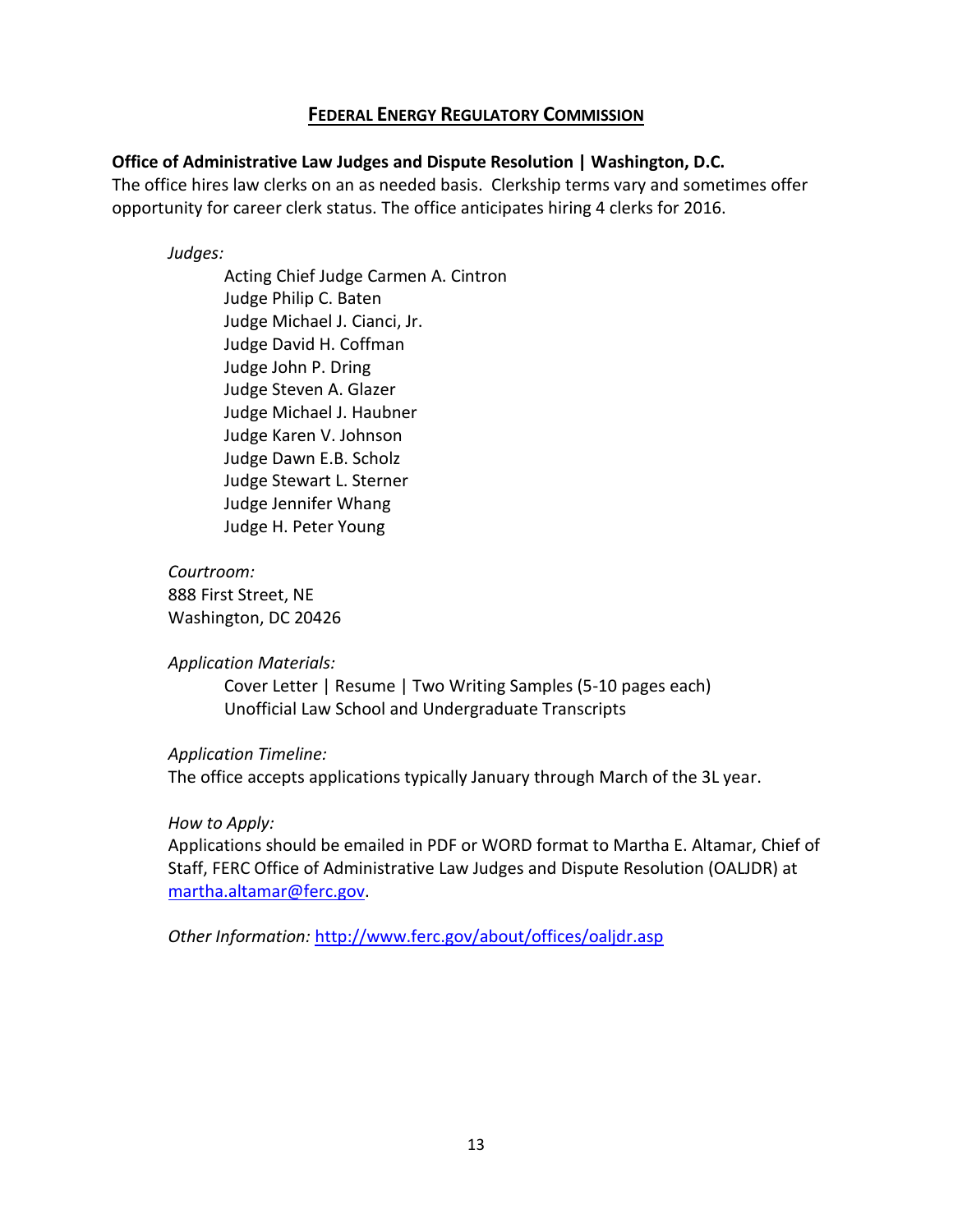# **FEDERAL MINE SAFETY AND HEALTH REVIEW COMMISSION**

# **Office of Administrative Law Judges | Washington, DC (Headquarters)**

The agency hires clerks on an as needed basis. Clerks are hired for a two (2) year term.

*Judges:*

Chief Administrative Law Judge Robert J. Lesnick [\(rlesnick@fmschrc.gov\)](mailto:rlesnick@fmschrc.gov) Judge David Barbour [\(dbarbour@fmschrc.gov\)](mailto:dbarbour@fmschrc.gov) Judge Jacqueline Bulluck [\(jbulluck@fmschrc.gov\)](mailto:jbulluck@fmschrc.gov) Judge Jerold Feldman [\(jfeldman@fmschrc.gov\)](mailto:jfeldman@fmschrc.gov) Judge Zane L. Gill [\(zgill@fmschrc.gov\)](mailto:zgill@fmschrc.gov) Judge Thomas McCarthy [\(tmccarthy@fmschrc.gov\)](mailto:tmccarthy@fmschrc.gov) Judge William Moran [\(wmorgan@fmschrc.gov\)](mailto:wmorgan@fmschrc.gov) Judge Alan Paez [\(apaez@fmschrc.gov\)](mailto:apaez@fmschrc.gov) Judge Priscilla Rae [\(prae@fmschrc.gov\)](mailto:prae@fmschrc.gov)

# *Courtroom:*

1331 Pennsylvania Avenue NW, Suite 520 N Washington, DC 20004 \**Note the agency has satellite offices in Denver and Pittsburgh*

*Application Materials:*

Cover Letter | Resume | Writing Sample | Transcript

*Application Timeline:*

Applications typically accepted in spring of the 3L year.

*How to Apply:*  Applications are accepted via email or mail to: Michelle Williams Hearing Office Director Office of Administrative Law Judges Federal Mine Safety and Health Review Commission 1331 Pennsylvania Avenue NW, Suite 520 N Washington, DC 20004 202.434.9950 [mwilliams@fmschrc.gov](mailto:mwilliams@fmschrc.gov)

*Other Information:* <http://www.fmshrc.gov/about/aljs>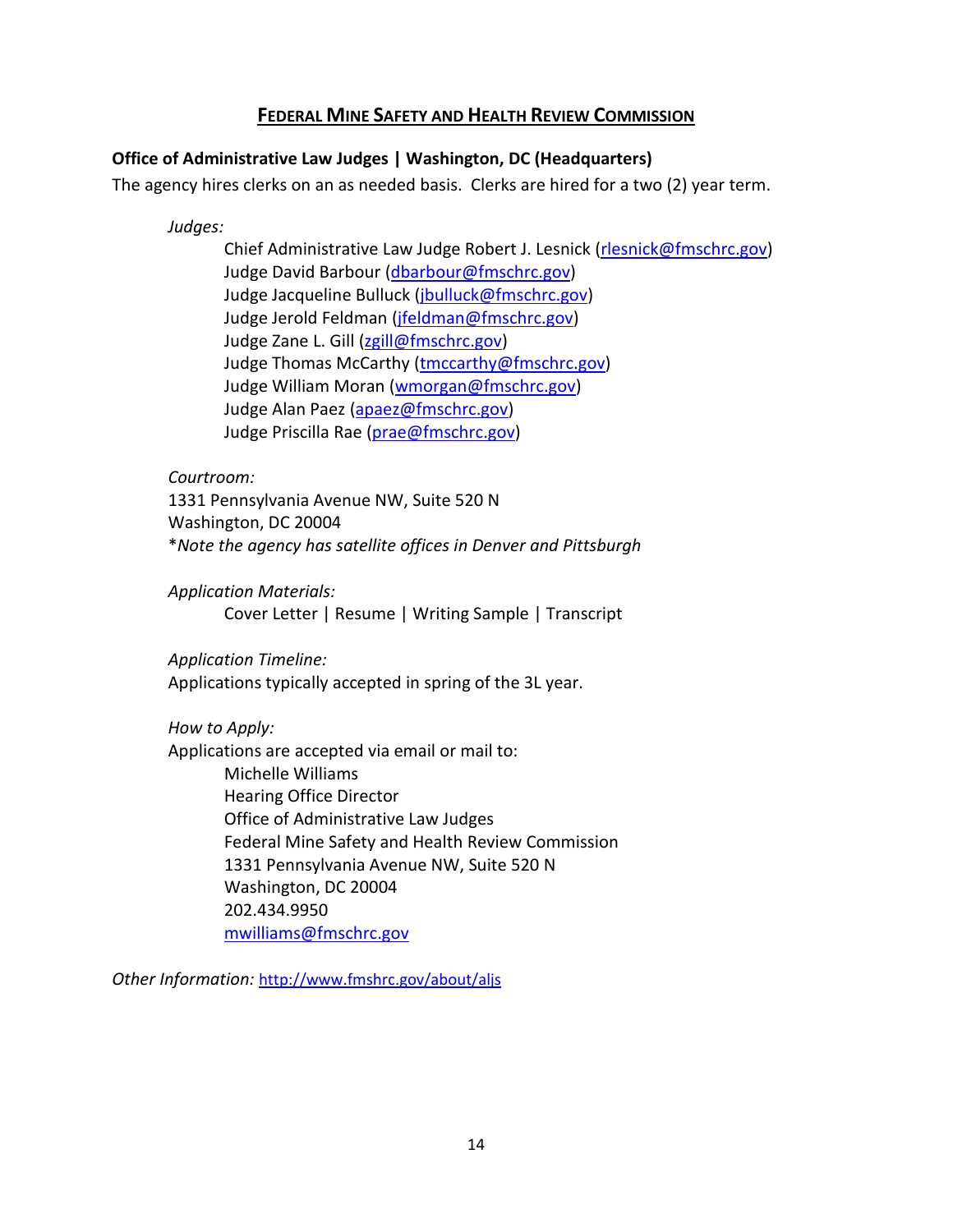# **SECURITIES AND EXCHANGE COMMISSION**

#### **Office of Administrative Law Judges**

The office hires 6-8 law clerks for two (2) year terms. When positions are available they are posted on [www.sec.gov](http://www.sec.gov/) and [www.usajobs.gov.](http://www.usajobs.gov/)

*Judges:* Chief Administrative Law Judge Brenda P. Murray [\(murrayb@sec.gov\)](mailto:murrayb@sec.gov) Judge Carol Fox Foelak Judge Cameron Elliot Judge James E. Grimes Judge Jason S. Patil

*Courtroom:* 100 F Street, NE Washington, DC 20549

*Application Materials:*

Cover letter | Resume | Writing Sample | Transcript

*Application Timeline:* Application timeline will be referenced per job posting on [www.usajobs.gov](http://www.usajobs.gov/) and [www.sec.gov](http://www.sec.gov/) when there is an opening.

*Other Information:* <http://www.sec.gov/alj>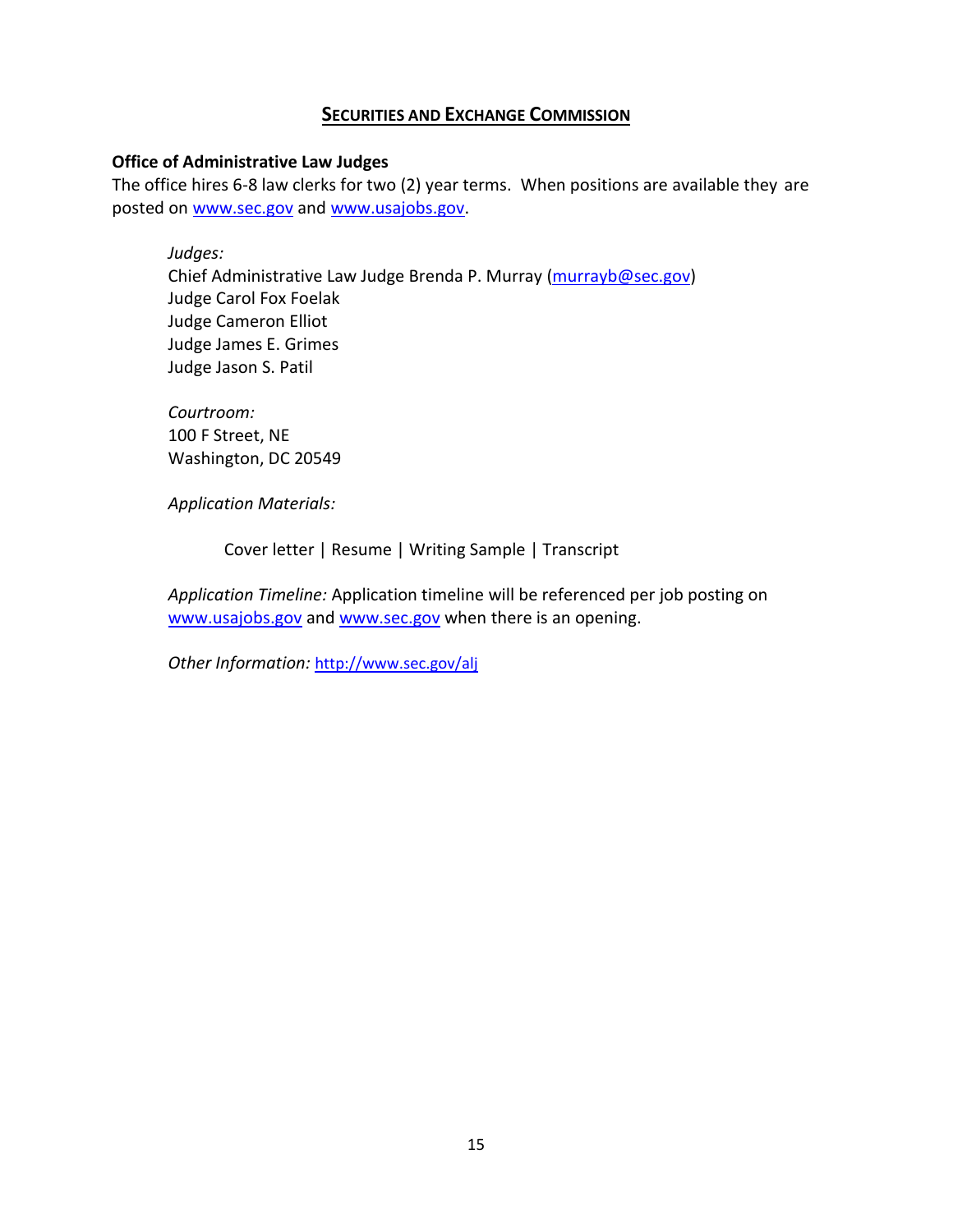# **AGENCIES THAT HIRE ATTORNEY ADVISORS VIA HONORS PROGRAMS**

The following agencies hire attorney advisors via Honors Programs, as budgets allow:

Department of Justice

Drug Enforcement Administration

Executive Office for Immigration Review

Equal Employment Opportunities Commission

The most up-to-date information is available in the *University of Arizona Government Honors & Internship Handbook*. Contact your law school's career services department for access to this guide. Any additional information received in the course of compiling this Guide is included below.

# **DEPARTMENT OF JUSTICE**

# **Office of Administrative Law Judges | Drug Enforcement Agency**

The office hires for one to two (1-2) year terms via the Department of Justice Honors Program. Candidates are to apply and will have the option to indicate an interest in working with the Drug Enforcement Agency.

*Judges*:

Chief Administrative Law Judge John J. Mulrooney, II Judge Charles Wm. Dorman Judge Roxann E. Eline

# *Courtroom:*

1550 Crystal Drive, 9th Floor 8701 Morrissette Drive Arlington, VA 22202 Springfield, VA 22152

Chambers & Courtroom Office of Administrative Law Judges

*Application Materials:*

Cover letter | Resume | Unofficial transcript | References Visi[t www.justice.gov/legal-careers/entry-level-attorneys](http://www.justice.gov/legal-careers/entry-level-attorneys)

#### *Application Timeline:*

The application opens July  $31<sup>st</sup>$  and closes early September (day after Labor Day).

*Other Information:* <http://www.justice.gov/legal-careers/entry-level-attorneys>

#### **Office of Administrative Law Judges | Executive Office for Immigration Review**

The office hires for one to two (1-2) year terms via the Department of Justice Honors Program for locations nationwide. Candidates are to apply and will have the option to indicate an interest in working with the Executive Office for Immigration Review.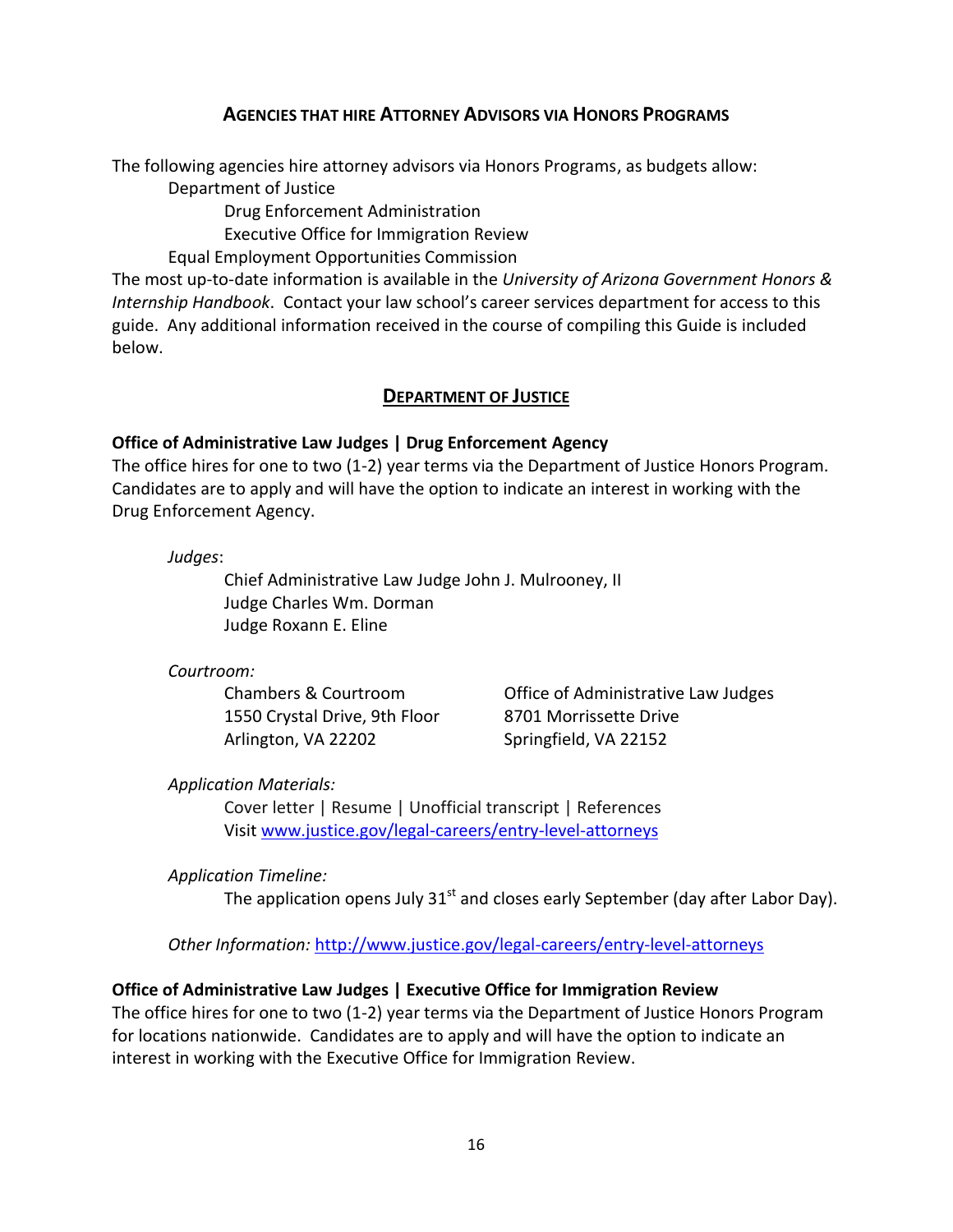*Judges*:

Chief Immigration Judge Print Maggard Deputy Chief Immigration Judge Edward F. Kelly Deputy Chief Immigration Judge Michael G. McGoings

\**Assistant Chief Immigration Judges' information: <http://www.justice.gov/eoir/eoir-immigration-court-listing>*

*Courtroom:*

Office of the Chief Administrative Hearing Officer 5107 Leesburg Pike, Suite 2519 Falls Church, VA 22041 \**For contact information per state:*

<http://www.justice.gov/eoir/eoir-immigration-court-listing>

*Application Materials:*

Cover letter | Resume | Unofficial transcript | References Visi[t www.justice.gov/legal-careers/entry-level-attorneys](http://www.justice.gov/legal-careers/entry-level-attorneys)

*Application Timeline:*

The application opens July  $31<sup>st</sup>$  and closes early September (day after Labor Day).

*Other Information:* <http://www.justice.gov/legal-careers/entry-level-attorneys>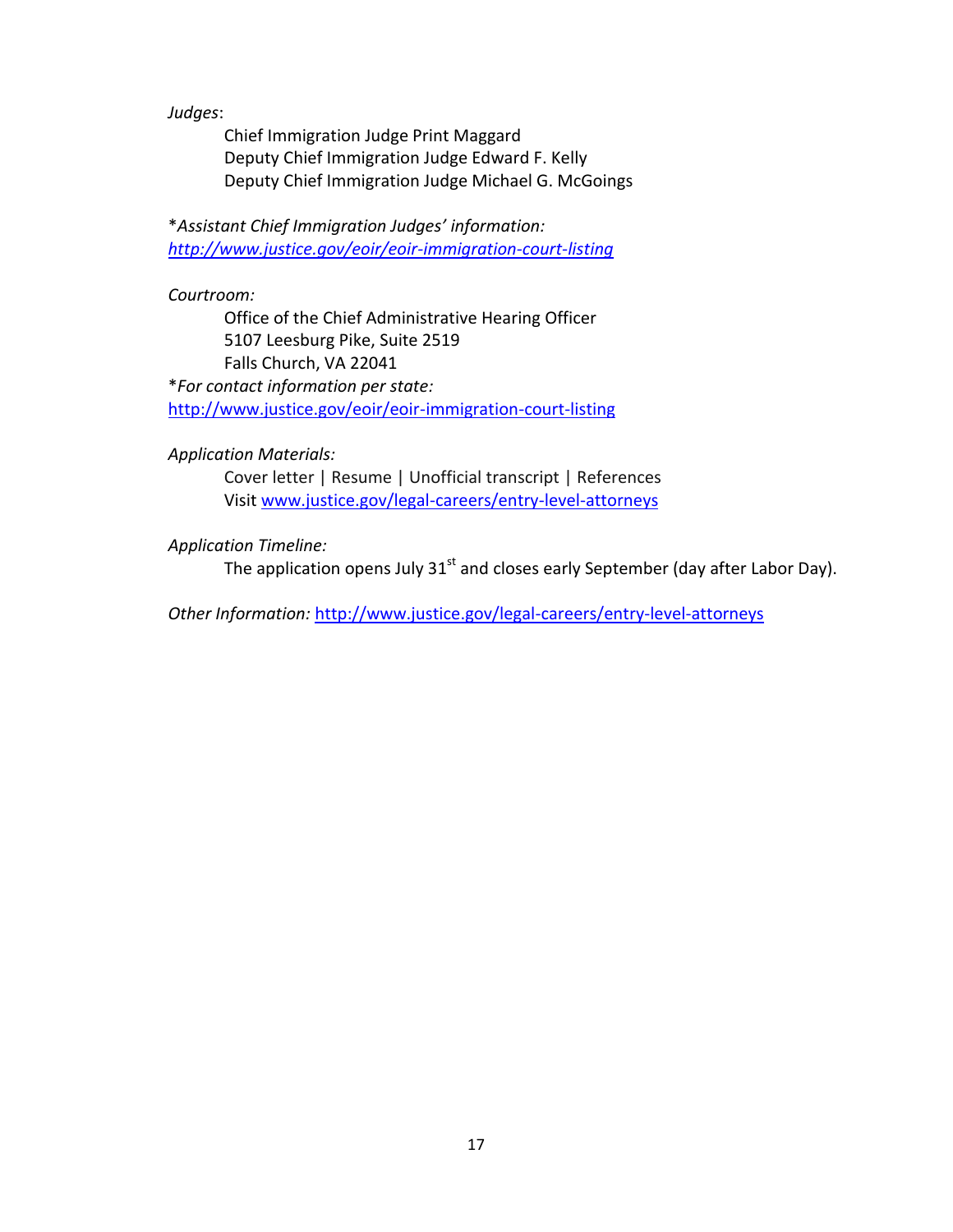# **AGENCIES THAT HIRE ATTORNEY ADVISORS VIA USAJOBS.GOV**

The following agencies hire on an as-needed basis and post vacancies via [www.usajobs.gov:](http://www.usajobs.gov/) Department of Health & Human Services, Office of Medicare Hearings and Appeals Department of Housing & Urban Development Office of Administrative Law Judges Office of Appeals Department of the Interior Board of Land Appeals Probate hearings Division Board of Indian Appeals Departmental Cases Hearings Division Department of Transportation, Office of the Secretary Federal Communications Commission International Trade Commission Small Business Administration